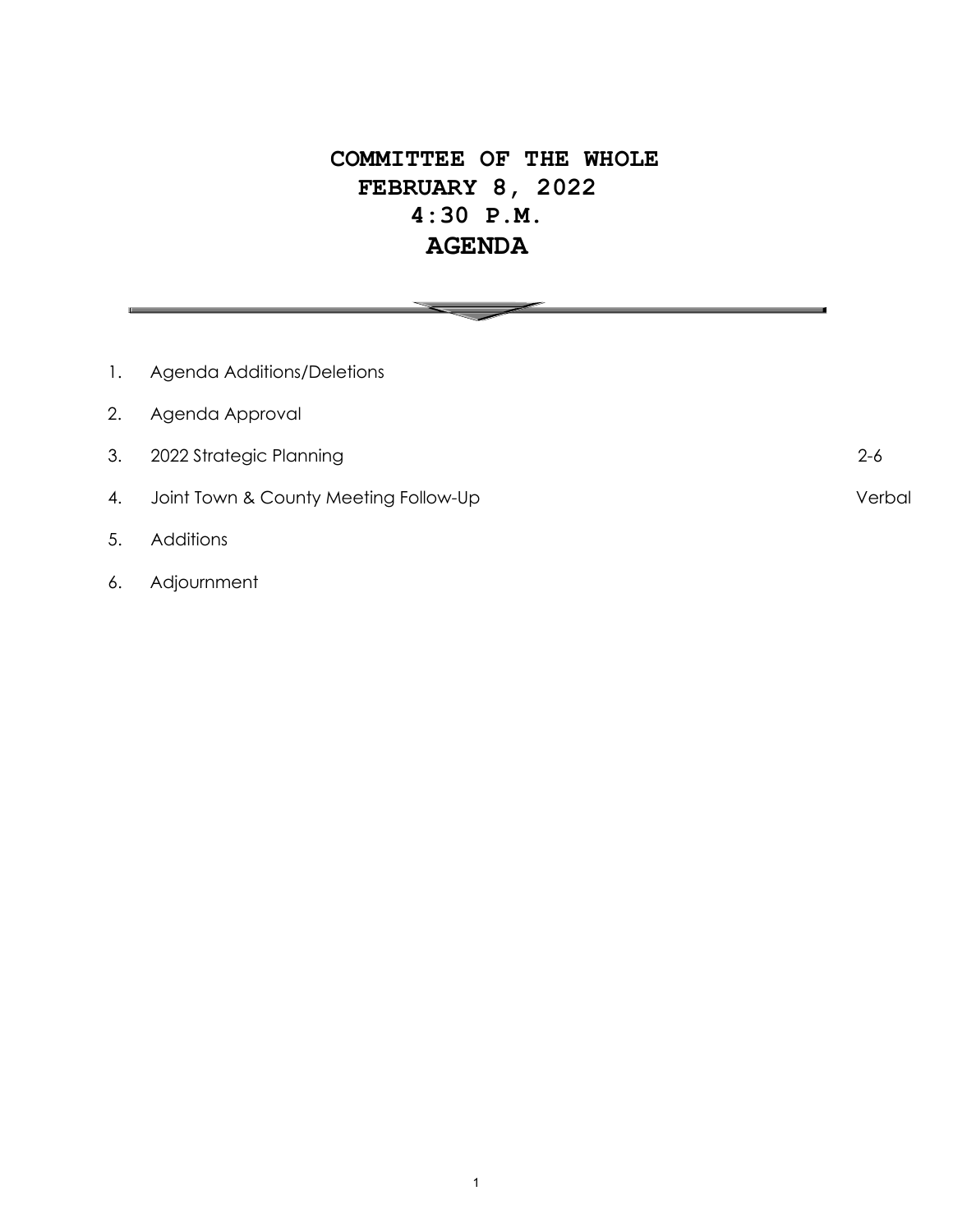## **Town of Stettler 2022 Strategic Planning January 11, 2022**

| Goal                                            | <b>Actions Required</b>                                                                                                                                                                                                                                                  | Person(s)<br><b>Responsible</b>                                                                                                                                                  | Date                                                                                            |
|-------------------------------------------------|--------------------------------------------------------------------------------------------------------------------------------------------------------------------------------------------------------------------------------------------------------------------------|----------------------------------------------------------------------------------------------------------------------------------------------------------------------------------|-------------------------------------------------------------------------------------------------|
| 1. Parks<br><b>Advisory</b><br><b>Committee</b> | a) Establish working group<br>b) Confirm working group<br>guiding principles<br>Review existing plan(s).<br>C)<br>Including 2006 Parks &<br>Open Spaces Master Plan<br>d) Consideration of<br>approach to developing<br>new or updated plan(s)<br>e) Identify quick wins | Director of Parks &<br>Leisure Services<br>Manager of<br>Recreation &<br>Culture<br>Mayor with 2-3<br>Councillors<br>CAO?,<br>Communications<br>Officer?, Member(s)<br>at large? | Feb 2022<br>a)<br>Feb 2022<br>b)<br>Mar/Apr<br>C)<br>2022<br>2022/2023<br>d)<br>2022/2023<br>e) |

### **Guiding Principles**

- Explore additional ideas from the 2022 strategy session as well as others for inclusion in future operating and/or capital budget approval processes.
- Corporate identity and pride to be considerations
- Mindful that operational dynamics must be factored
- Priorities to future capital budgets on an affordable basis
- Collaborate with Heartland Beautification Committee on shared opportunities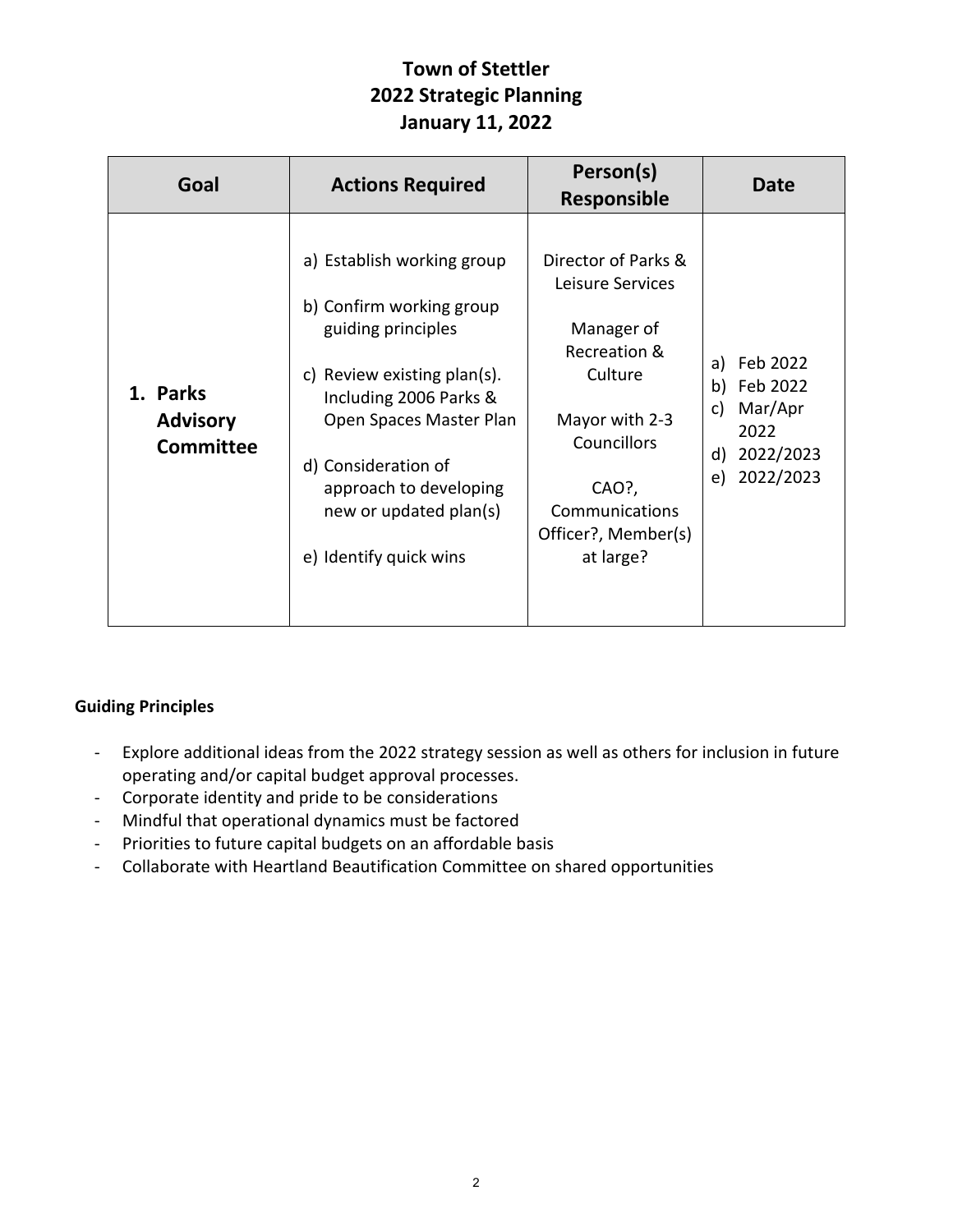| Goal                                                           | <b>Actions Required</b>                                                                                                                                                                                   | Person(s)<br><b>Responsible</b>                                                                                         | Date                                                     |
|----------------------------------------------------------------|-----------------------------------------------------------------------------------------------------------------------------------------------------------------------------------------------------------|-------------------------------------------------------------------------------------------------------------------------|----------------------------------------------------------|
| 2. Revisit SRC<br>expansion plan/<br><b>Multi-use facility</b> | Establish new working group<br>a)<br>or reconvene Ad Hoc SRC<br>Updating Committee?<br>b) Consider revisiting SRC<br>Expansion plan and explore<br>options for additional<br>facilities and/or activities | Manager of<br>Recreation/Culture<br>Director of<br>Planning &<br>Development<br>Mayor with 1 or 2<br>Councillors<br>CAO | Feb<br>a)<br>2022<br>Feb/Mar<br>b)<br>2022<br>2022<br>C) |

#### **Guiding Principles**

- Prioritize activities most desired in consideration of purpose and location
- Deliver concepts and/or shovel-ready options/plans with order of magnitude estimated costs. These options would be further considered by Council.
- Available funding & resources to be ongoing considerations
- Mindful that operational dynamics must be factored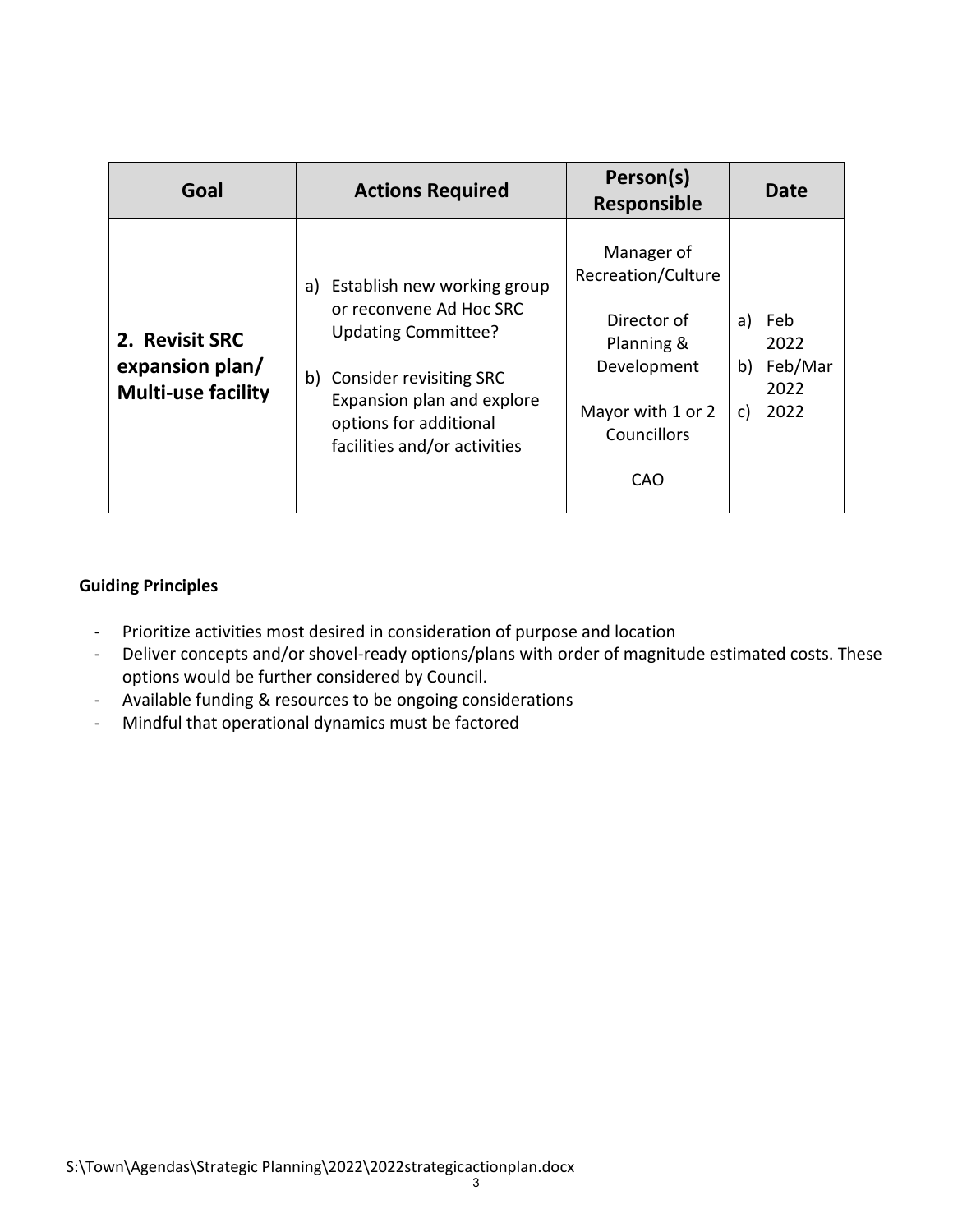| Goal                                                    | <b>Actions Required</b>                                                                                                                                                                                      | Person(s)<br><b>Responsible</b>                                                                                 | Date                                                              |
|---------------------------------------------------------|--------------------------------------------------------------------------------------------------------------------------------------------------------------------------------------------------------------|-----------------------------------------------------------------------------------------------------------------|-------------------------------------------------------------------|
| 3 (tie). Office<br>meeting space<br>(virtually enabled) | Identify options<br>a)<br>Get cost estimates<br>b)<br><b>Budget considerations</b><br>C)<br>based on cost to be<br>reviewed with CAO<br>d) Commence structural<br>components<br>Commence IT components<br>e) | Director of<br>Planning &<br>Development<br><b>Assistant CAO</b><br>I.T. Coordinator<br>GIS<br>Coordinator/Tech | a) Feb 2022<br>b) Apr 2022<br>c) 2022<br>d) 2022/23<br>e) 2022/23 |

## **Guiding Principles**

- Administratively driven on functionality within office.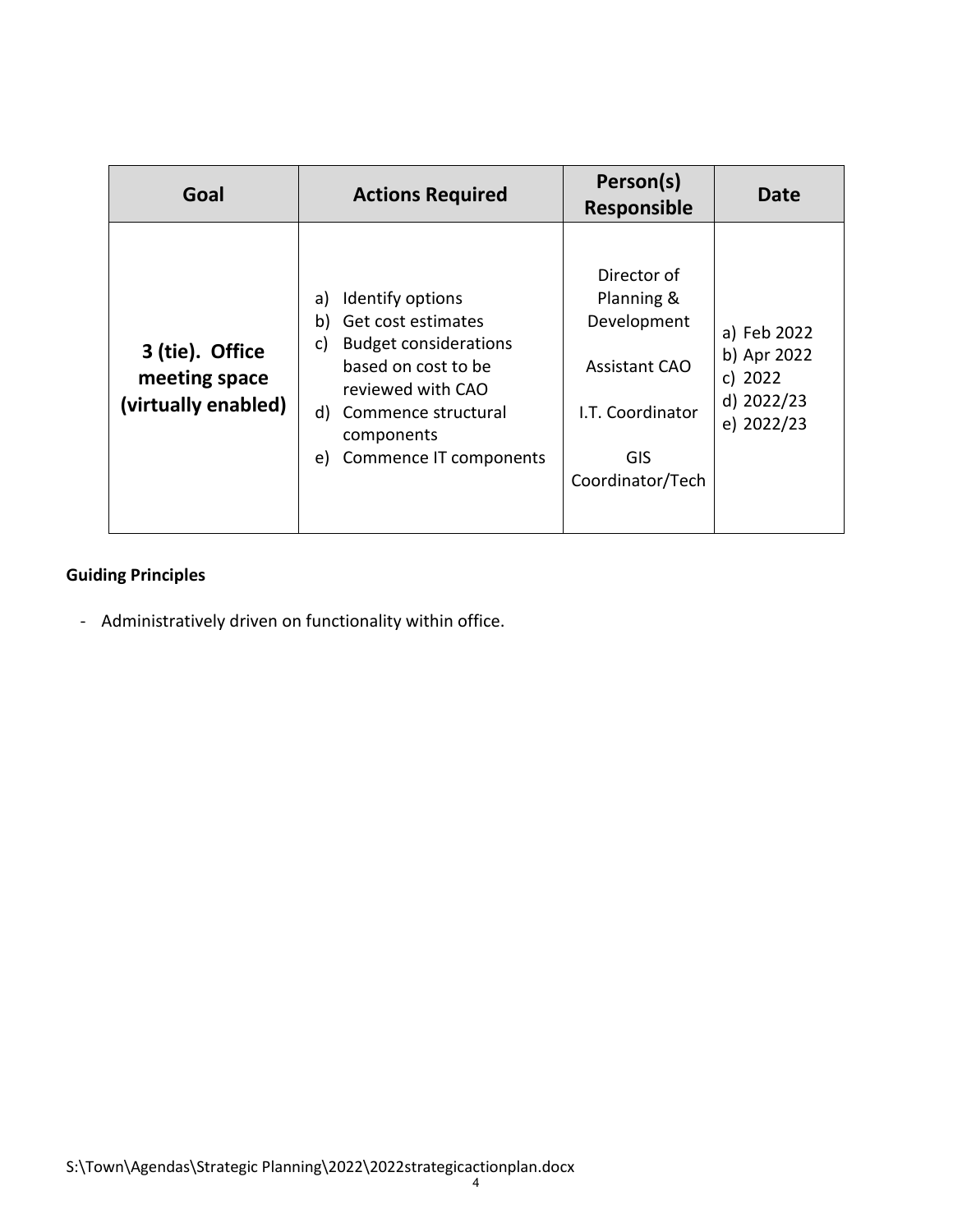| Goal                                                      | <b>Actions Required</b>                                                                                                                                                                                      | Person(s)<br><b>Responsible</b>                                                                                                                                                                                                  | <b>Date</b>                                              |
|-----------------------------------------------------------|--------------------------------------------------------------------------------------------------------------------------------------------------------------------------------------------------------------|----------------------------------------------------------------------------------------------------------------------------------------------------------------------------------------------------------------------------------|----------------------------------------------------------|
| 3 (tie). Stettler as a<br><b>Christmas</b><br>destination | Establish working group<br>a)<br>expectations<br>b) Gather ideas (TOS<br>deliverables vs. privately<br>encouraged)<br>Create participatory plan<br>C)<br>Communicate plan<br>d)<br>Private cooperation<br>e) | <b>Board of Trade</b><br>Executive<br>Director<br>Manager of<br>Recreation &<br>Culture<br>Director of<br>Operations?<br>Director of<br>Planning &<br>Development?<br>Communications<br>Officer?<br>At large business<br>owners? | a) Mar 2022<br>b) to $e$ )<br>Summer<br>and Fall<br>2022 |

#### **Guiding Principles**

- Build upon strengths of: Main Street Christmas Tree, APST Polar Express and BOT shopping promotions
- Attract out-of-town visitors